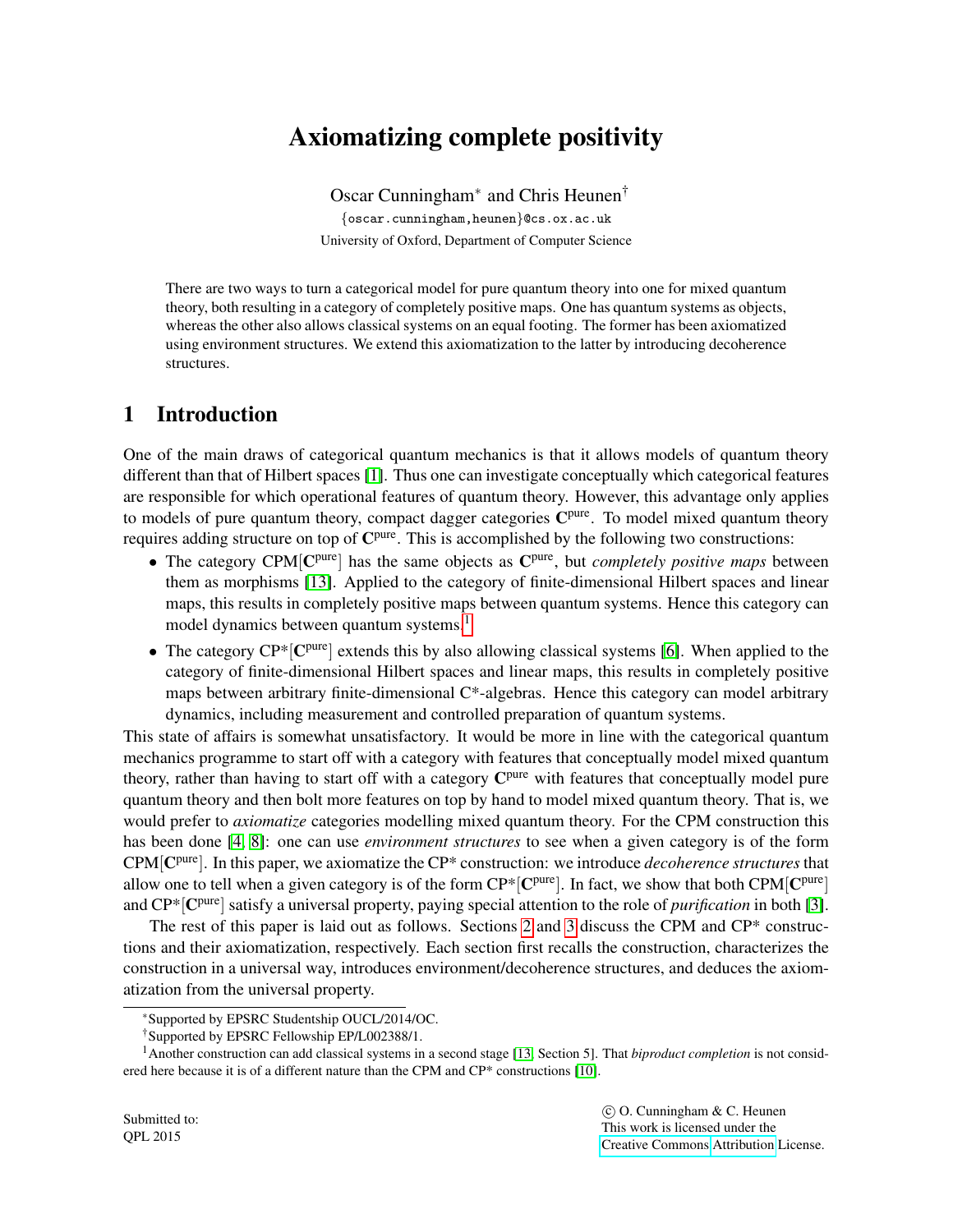Future work Our axiomatization of CP\* raises many interesting questions for future work:

- Environment structures have a relatively straightforward physical interpretation, namely discarding the information in a quantum system. The 'correct' physical interpretation of decoherence structures is a lot less clear.
- Decoherence structures are intimately related to splitting certain idempotents in CPM $[{\rm C}^{\rm pure}]$ , and relationships to [\[12,](#page-9-7) [10\]](#page-9-6) should be investigated.
- Similarly, our axiomatization should give new clues about the seemingly difficult open problem of identifying the Frobenius structures in CPM $[{\rm C^{pure}}]$  and  ${\rm CP}^*[{\rm C^{pure}}]$  [\[9,](#page-9-8) [11\]](#page-9-9).
- The current work is purely categorical. We expect decoherence structures to give interesting structure in examples such as the category Rel of sets and relations.
- The axiomatizations of  $C = \text{CPM}[\mathbf{C}^{\text{pure}}]$  and  $C = \text{CP}^*[\mathbf{C}^{\text{pure}}]$  both require the user to specify a subcategory  $\mathbb{C}^{pure}$  of pure morphisms. Ideally this subcategory should be constructed out of  $\mathbb{C}$ itself. There are proposals [\[2\]](#page-9-10) that work for the category FHilb of finite-dimensional Hilbert spaces, but they do not even lead to a well-defined category in the case of Rel.

### <span id="page-1-0"></span>2 Environment structures

This section concerns the CPM construction [\[13\]](#page-9-1). We first recall the construction itself and characterizes it in a universal way. We then review environment structures and, by using the universal property of CPM, provide a new [\[4,](#page-9-3) [8,](#page-9-4) [5\]](#page-9-11) proof that they axiomatize CPM.

We freely make use of compact dagger categories and their graphical calculus [\[14\]](#page-9-12). When wires of both types *A* and *A*<sup>\*</sup> arise in one diagram, we will decorate them with arrows in opposite directions. When possible we will suppress coherence isomorphisms in formulae. Finally, recall that  $(-)_*$  reverses the order of tensor products, so  $f_*$  has type  $A^* \to B^* \otimes C^*$  when  $f : A \to C \otimes B$  [\[13\]](#page-9-1).

Definition 1. If C<sup>pure</sup> is a compact dagger category, CPM<sup>[Cpure</sup>] is the compact dagger category where:

- objects of  $CPM[$ C<sup>pure</sup>] are the same as those of C<sup>pure</sup>;
- morphisms  $A \to B$  in CPM  $[{\bf C}^{\text{pure}}]$  are morphisms in  ${\bf C}^{\text{pure}}$  of the form



for some object *X* and morphism  $f : A \to X \otimes B$  in C<sup>pure</sup>;

• identities are inherited from C<sup>pure</sup>, and composition is defined as follows;

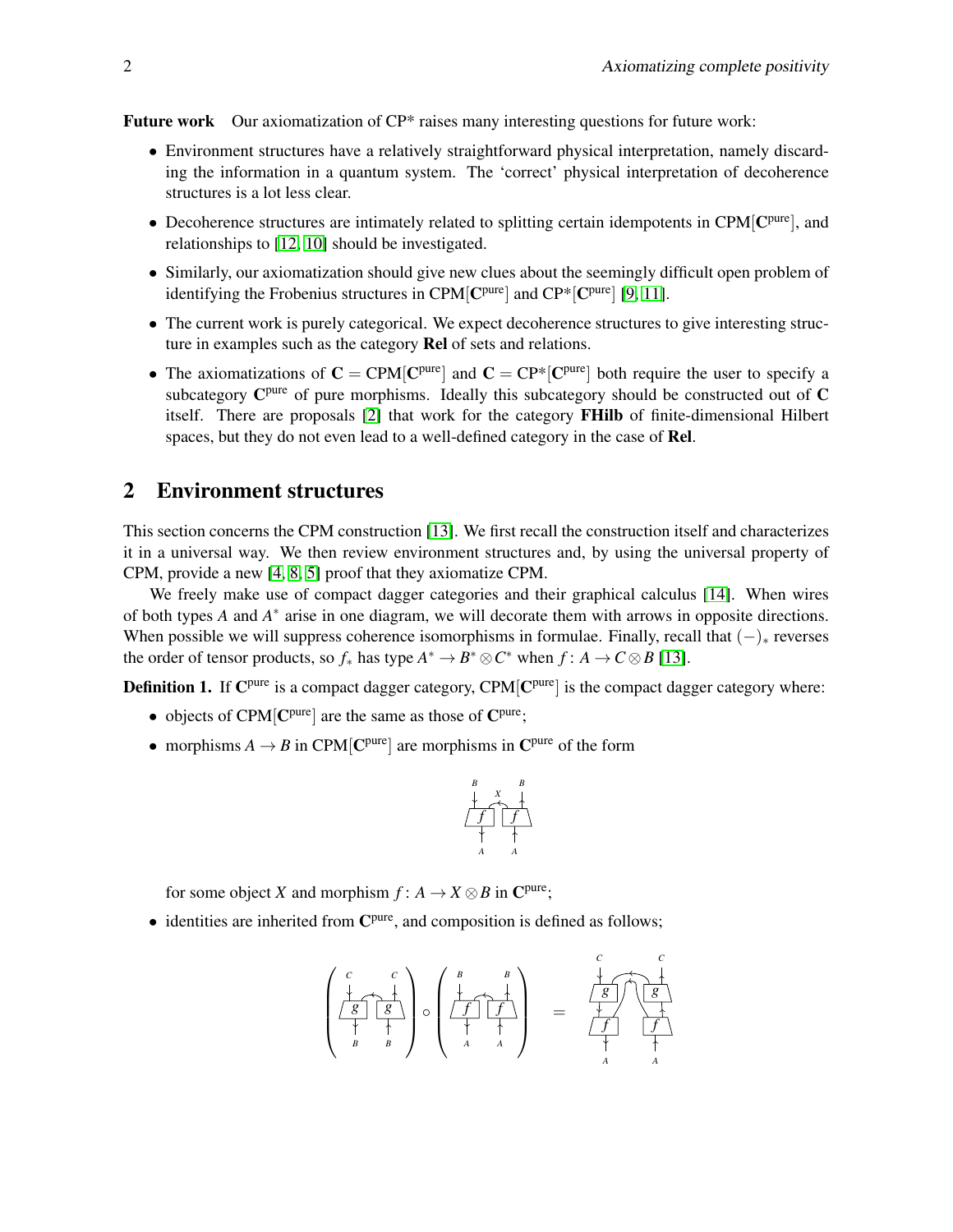• the tensor unit *I* and the tensor product of objects are inherited from C<sup>pure</sup>, and the tensor product of morphisms is defined as follows;

$$
\left(\begin{array}{cc} B & B \\ \hline \end{array}\right) \otimes \left(\begin{array}{cc} D & D \\ \hline \end{array}\right) = \begin{array}{c} B & D & D & B \\ \hline \end{array}\right) \qquad \qquad \left(\begin{array}{cc} B & D & D & B \\ \hline \end{array}\right)
$$

• the dagger is defined as follows.

$$
\left(\begin{array}{ccc} B & B \\ \downarrow & \downarrow \\ \hline f & f \\ \downarrow & \downarrow \\ A & A \end{array}\right)^{\dagger} = \left(\begin{array}{ccc} A & A \\ \downarrow & \downarrow \\ \downarrow & \downarrow \\ B & B \end{array}\right)
$$

There is a canonical functor  $P: C^{pure} \to CPM[C^{pure}]$ , defined by  $P(A) = A$  on objects and  $P(f) =$ *f*<sup>∗</sup> ⊗ *f* on morphisms. This is a *monoidal dagger functor*: it preserves daggers, and there are a unitary natural transformation  $P_2$ :  $P(A) \otimes P(B) \rightarrow P(A \otimes B)$  and a unitary morphism  $P_0$ :  $I \rightarrow P(I)$  satisfying the appropriate coherence conditions; we will suppress  $P_2$  and  $P_0$ .

Our first main result characterizes  $CPM[$ C<sup>pure</sup>] (up to monoidal dagger isomorphism) by a universal property.

<span id="page-2-3"></span>**Theorem 2.** For a compact dagger category  $\mathbb{C}^{pure}$ , consider the following category. Objects  $(\mathbf{D}, D, \frac{1}{\mathbf{D}})$  $a$ re categories  $D$  equipped with a monoidal dagger functor  $D\colon \mathbf{C}^{pure}\to \mathbf{D}$  and a morphism $\frac{1}{\tau} \colon D(A)\to D$ *for each object A of* C *pure, satisfying:*

$$
\frac{\doteq}{\prod_{D(A\otimes B)}\n= \prod_{D(A)\ D(B)}\n= \prod_{D(A)\ D(B)}\n= \prod_{D(I)}\n= \prod_{D(A)}\n= \prod_{D(A)}\n= (1)
$$

$$
\frac{\frac{1}{\sqrt{f}}}{\frac{1}{f}} = \frac{\frac{1}{g}}{\frac{1}{f}} = \frac{\frac{1}{g}}{\frac{1}{f}} \qquad \text{in } \mathbb{C}^{pure} \quad \Longleftrightarrow \quad \frac{\frac{1}{g}}{D(f)} = \frac{\frac{1}{g}}{D(g)} \qquad \text{in } \mathbb{D} \tag{2}
$$

*Morphisms*  $(D, D, \rightrightarrows) \to (D', D', \rightrightarrows)$  are monoidal dagger functors  $F : D \to D'$  such that  $F \circ D = D'$  and  $F(\triangleq) = \bigcirc$ *. Then:* 

•  $(D, D, \doteqdot)$  *is initial in this category if and only if* 

<span id="page-2-2"></span><span id="page-2-1"></span><span id="page-2-0"></span>every morphism of **D** is of the form 
$$
\boxed{D(f)}
$$
. (3)

• We may choose  $\neq$  so that  $(CPM[C^{pure}], P, \neq)$  *is initial in this category.* 

Notice that [\(3\)](#page-2-0) implies every object of **D** equals  $D(A)$  for some *A* in  $\mathbb{C}^{\text{pure}}$ .

*Proof.* We must show that for any  $(D, D, \dot{+})$  satisfying [\(1\)](#page-2-1), [\(2\)](#page-2-2), and [\(3\)](#page-2-0), and any  $(D', D', \cap)$  satisfying (1) and [\(2\)](#page-2-2), there is a unique monoidal dagger functor  $F : \mathbf{D} \to \mathbf{D}'$  such that  $F \circ D = D'$  and  $F(\frac{1}{T}) = \bigcap$ .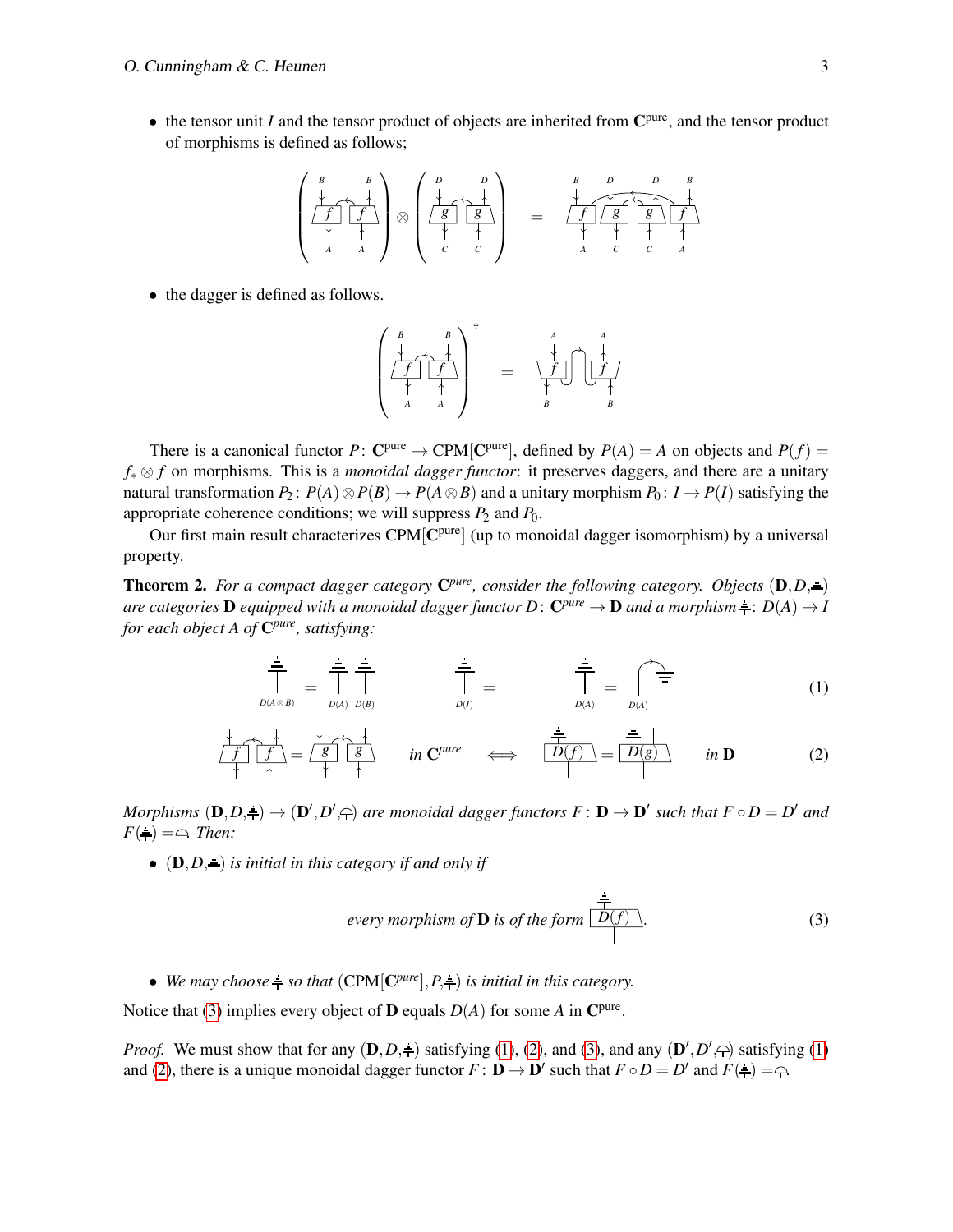Every object of **D** is  $D(A)$  for some *A* in C<sup>pure</sup>. Since we need  $F \circ D = D'$  we must have *F* send  $D(A)$ to  $D'(A)$ . On morphisms, F must send  $D(f)$  to  $D'(f)$  and  $\neq$  to  $\bigcirc$ . Therefore we define

$$
F\left(\frac{\frac{2}{\sqrt{2}}\mid}{\mid}\right)=\frac{F\left(\frac{2}{\sqrt{2}}\right)}{\mid}.
$$

By [\(3\)](#page-2-0), this completely fixes  $F$ , so it suffices to verify that  $F$  is indeed a well-defined monoidal dagger functor. Well-definedness follows from [\(2\)](#page-2-2):

$$
\frac{\frac{2}{\Box P(f)}}{\boxed{D(f)}} = \frac{\frac{2}{\Box P(g)}}{\boxed{D(g)}} \text{ in } \mathbf{D} \iff \frac{\frac{1}{\Box f} \frac{1}{\boxed{f}}}{\boxed{f}} = \frac{\frac{1}{\Box g} \frac{1}{\boxed{g}}}{\boxed{g}} \text{ in } \mathbf{C}^{\text{pure}}
$$
\n
$$
\iff \frac{\frac{1}{\Box f}}{\boxed{D'(f)}} = \frac{\frac{1}{\Box f}}{\boxed{D'(g)}} \text{ in } \mathbf{D'}
$$

Functoriality of *F* is established by showing that it preserves identities:

$$
\uparrow \qquad \qquad \frac{\downarrow}{D(A)} \qquad = \qquad \frac{\frac{\downarrow}{D(id_A)} \qquad F}{\uparrow} \qquad \frac{\frac{\downarrow}{D'(id_A)} \qquad}{\uparrow} \qquad = \qquad \qquad \downarrow
$$
\n
$$
D(A) \qquad \qquad D'(A) \qquad \qquad D'(A)
$$

and that it preserves composition:

$$
\begin{array}{c|c}\n\begin{array}{c}\n\frac{\doteq}{\Box} \\
\hline\nD(g) \\
\hline\n\end{array}\n\end{array} = \begin{array}{c}\n\begin{array}{c}\n\frac{\doteq}{\Box} \\
\hline\n\end{array}\n\end{array} \begin{array}{c}\n\begin{array}{c}\n\Box \\
\hline\n\end{array}\n\end{array} \begin{array}{c}\n\begin{array}{c}\n\Box \\
\hline\n\end{array}\n\end{array} \begin{array}{c}\n\begin{array}{c}\n\Box \\
\hline\n\end{array}\n\end{array} \begin{array}{c}\n\begin{array}{c}\n\Box \\
\hline\n\end{array}\n\end{array} \begin{array}{c}\n\begin{array}{c}\n\Box \\
\hline\n\end{array}\n\end{array} \begin{array}{c}\n\begin{array}{c}\n\Box \\
\hline\n\end{array}\n\end{array} \begin{array}{c}\n\begin{array}{c}\n\Box \\
\hline\n\end{array}\n\end{array} \begin{array}{c}\n\begin{array}{c}\n\Box \\
\hline\n\end{array}\n\end{array} \begin{array}{c}\n\begin{array}{c}\n\Box \\
\hline\n\end{array}\n\end{array} \begin{array}{c}\n\begin{array}{c}\n\Box \\
\hline\n\end{array}\n\end{array} \begin{array}{c}\n\end{array} \begin{array}{c}\n\Box \\
\hline\n\end{array} \begin{array}{c}\n\end{array} \begin{array}{c}\n\Box \\
\hline\n\end{array} \begin{array}{c}\n\end{array} \begin{array}{c}\n\Box \\
\hline\n\end{array} \begin{array}{c}\n\end{array} \begin{array}{c}\n\Box \\
\hline\n\end{array} \begin{array}{c}\n\end{array} \begin{array}{c}\n\Box \\
\hline\n\end{array} \begin{array}{c}\n\end{array} \begin{array}{c}\n\Box \\
\hline\n\end{array} \begin{array}{c}\n\end{array} \begin{array}{c}\n\end{array} \begin{array}{c}\n\Box \\
\hline\n\end{array} \begin{array}{c}\n\end{array} \begin{array}{c}\n\end{array} \begin{array}{c}\n\Box \\
\hline\n\end{array} \begin{array}{c}\n\end{array} \begin{array}{c}\n\end{array} \begin{array}{c}\n\
$$

The functor *F* is monoidal:

*D*(*f*) *D*(*g*) = *D*(*f*) *D*(*g*) *F* 7−→ *D* 0 (*f*) *D* 0 (*g*) = *D* 0 (*f*) *D* 0 (*g*)

Finally, *F* preserves daggers:

*D*(*f*) = *D*(*f*) *F* 7−→ *D* 0 (*f*) = *D* 0 (*f*)

This completes the first part of the proof. It remains to find  $\frac{1}{\tau}$  making (CPM[C<sup>pure</sup>],  $P, \frac{1}{\tau}$ ) initial. Taking :  $A^* \otimes A \rightarrow I$  to be  $\triangle$  then (CPM[C<sup>pure</sup>],  $P, \neq$ ) satisfies [\(1\)](#page-2-1), [\(2\)](#page-2-2) and [\(3\)](#page-2-0) immediately.  $\Box$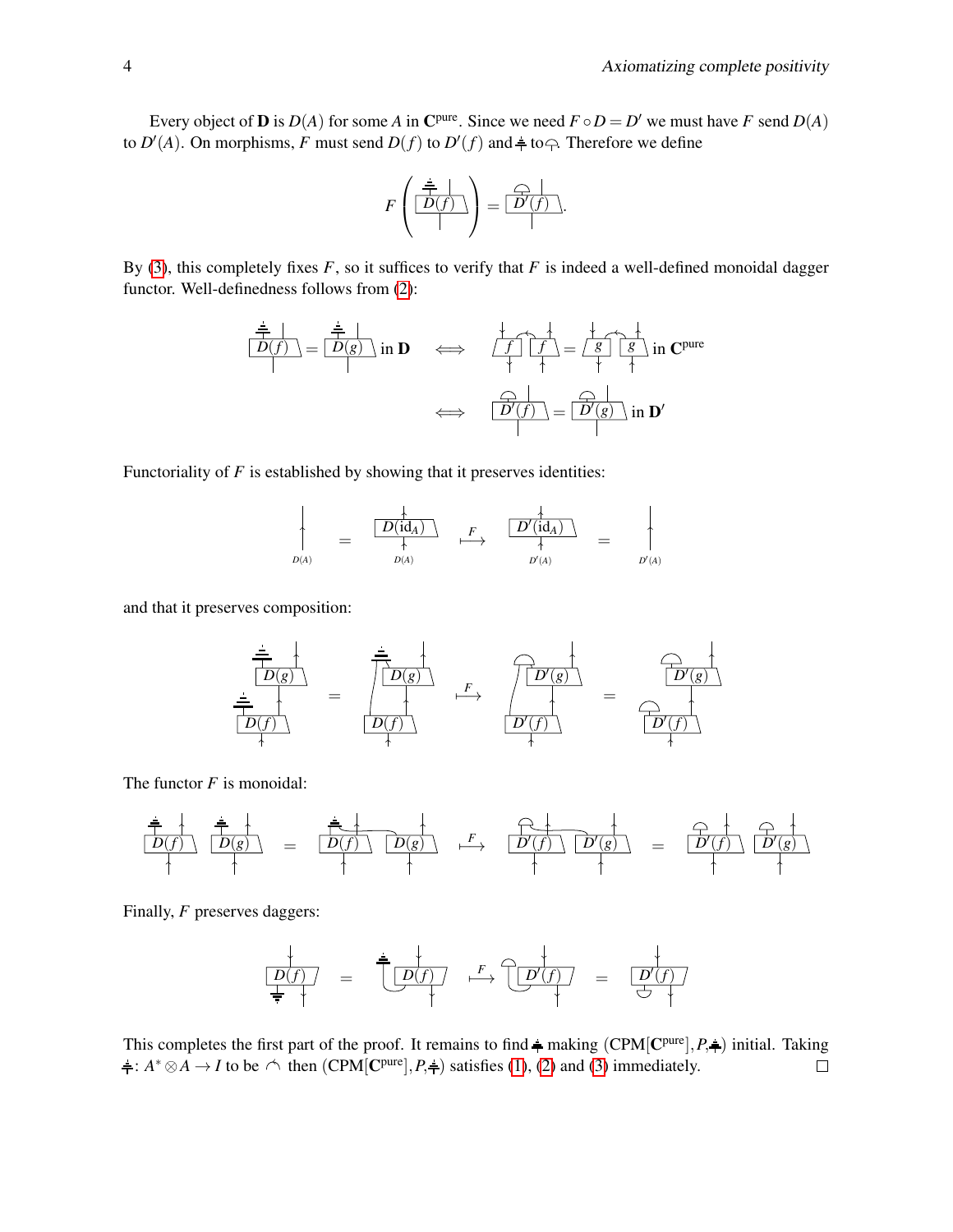Definition 3. Let C be a compact dagger category, and C<sup>pure</sup> be a compact dagger subcategory. An *environment structure* consists of a morphism  $\frac{1}{r}$ : *A*  $\rightarrow$  *I* for each object *A* in C<sup>pure</sup> satisfying

$$
\frac{\frac{1}{\frac{1}{n}}}{\frac{1}{A\otimes B}} = \frac{\frac{1}{\frac{1}{n}}}{\frac{1}{A}} \frac{\frac{1}{\frac{1}{n}}}{\frac{1}{I}} = \frac{\frac{1}{\frac{1}{n}}}{\frac{1}{A}} = \int_{A} \frac{\frac{1}{\frac{1}{n}}}{\frac{1}{A}} = \int_{A} \frac{\frac{1}{\frac{1}{n}}}{\frac{1}{I}} = \int_{A} \frac{\frac{1}{\frac{1}{n}}}{\frac{1}{I}} = \int_{A} \frac{\frac{1}{\frac{1}{n}}}{\frac{1}{I}} = \int_{A} \frac{\frac{1}{\frac{1}{n}}}{\frac{1}{I}} = \int_{A} \frac{\frac{1}{\frac{1}{n}}}{\frac{1}{I}} = \int_{A} \frac{\frac{1}{\frac{1}{n}}}{\frac{1}{I}} = \int_{A} \frac{\frac{1}{\frac{1}{n}}}{\frac{1}{I}} = \int_{A} \frac{\frac{1}{\frac{1}{n}}}{\frac{1}{I}} = \int_{A} \frac{\frac{1}{\frac{1}{n}}}{\frac{1}{I}} = \int_{A} \frac{\frac{1}{\frac{1}{n}}}{\frac{1}{I}} = \int_{A} \frac{\frac{1}{\frac{1}{n}}}{\frac{1}{I}} = \int_{A} \frac{\frac{1}{\frac{1}{n}}}{\frac{1}{I}} = \int_{A} \frac{\frac{1}{\frac{1}{n}}}{\frac{1}{I}} = \int_{A} \frac{\frac{1}{\frac{1}{n}}}{\frac{1}{I}} = \int_{A} \frac{\frac{1}{\frac{1}{n}}}{\frac{1}{I}} = \int_{A} \frac{\frac{1}{\frac{1}{n}}}{\frac{1}{I}} = \int_{A} \frac{\frac{1}{\frac{1}{n}}}{\frac{1}{I}} = \int_{A} \frac{\frac{1}{\frac{1}{n}}}{\frac{1}{I}} = \int_{A} \frac{\frac{1}{\frac{1}{n}}}{\frac{1}{I}} = \int_{A} \frac{\frac{1}{\frac{1}{n}}}{\frac{1}{I}} = \int_{A} \frac{\frac{1}{\frac{1}{n}}}{\frac{1}{I}} = \int_{A} \frac{\frac{1}{n}}{1}
$$
 (4)

$$
\frac{\frac{1}{f}\left(\frac{1}{f}\right)}{\frac{1}{f}\left(\frac{1}{f}\right)} = \frac{\frac{1}{g}\left(\frac{1}{g}\right)}{\frac{1}{f}\left(\frac{1}{g}\right)} \iff \frac{\frac{1}{f}\left(\frac{1}{f}\right)}{\frac{1}{f}\left(\frac{1}{g}\right)} = \frac{\frac{1}{f}\left(\frac{1}{g}\right)}{\frac{1}{f}\left(\frac{1}{g}\right)}\tag{5}
$$

for all  $f, g \in \mathbb{C}^{pure}$ . An *environment structure with purification* is an environment structure such that every morphism of  $C$  is of the form

for some  $f$  in  $\mathbb{C}^{\text{pure}}$ .

Note that environment structures do not require C<sup>pure</sup> to be *wide* in C, *i.e.* containing every object, unlike [\[8,](#page-9-4) [5\]](#page-9-11). However, for environment structures with purification,  $C<sup>pure</sup>$  is necessarily wide in C.

From the universal property we now deduce that environment structures axiomatize the CPM construction.

Corollary 4. *If a compact dagger category* C *comes with a compact dagger subcategory* C *pure and an environment structure with purification, there is an isomorphism*  $\text{CPM}[\mathbf{C}^{pure}] \simeq \mathbf{C}$  *of compact dagger categories.*

*Proof.* Applying Theorem [2](#page-2-3) to the inclusion  $C^{pure} \hookrightarrow C$  shows that CPM[ $C^{pure}$ ] and C are both initial, and hence isomorphic.  $\Box$ 

#### <span id="page-4-0"></span>3 Decoherence structures

This section concerns the CP\* construction [\[6\]](#page-9-2). After recalling the construction itself, we characterize it in a universal way. We then introduce decoherence structures and, by using the universal property of CP\*, prove that decoherence structures axiomatize the CP\* construction.

The following definition is not quite the official definition of the  $\mathbb{CP}^*$  construction [\[6\]](#page-9-2), but it is equivalent to it [\[10,](#page-9-6) Lemma 1.2].

**Definition 5.** If  $\mathbf{C}^{\text{pure}}$  is a compact dagger category,  $\mathbf{C}^{\text{p}}$  ( $\mathbf{C}^{\text{pure}}$ ) is the compact dagger category given by:

• objects of CP<sup>\*</sup>[C<sup>pure</sup>] are *special dagger Frobenius structures* in C<sup>pure</sup>: objects *A* in C<sup>pure</sup> with morphisms  $\mathcal{A}: A \otimes A \rightarrow A$  and  $\mathcal{A}: I \rightarrow A$  satisfying:

$$
\begin{pmatrix} 0 \\ 0 \\ 0 \end{pmatrix} = \begin{pmatrix} 0 \\ 0 \\ 0 \end{pmatrix} \qquad \begin{pmatrix} 0 \\ 0 \\ 0 \end{pmatrix} = \begin{pmatrix} 0 \\ 0 \\ 0 \end{pmatrix} = \begin{pmatrix} 0 \\ 0 \\ 0 \end{pmatrix} = \begin{pmatrix} 0 \\ 0 \\ 0 \end{pmatrix} = \begin{pmatrix} 0 \\ 0 \\ 0 \end{pmatrix} = \begin{pmatrix} 0 \\ 0 \\ 0 \end{pmatrix} = \begin{pmatrix} 0 \\ 0 \\ 0 \end{pmatrix} = \begin{pmatrix} 0 \\ 0 \\ 0 \end{pmatrix} = \begin{pmatrix} 0 \\ 0 \\ 0 \end{pmatrix} = \begin{pmatrix} 0 \\ 0 \\ 0 \end{pmatrix} = \begin{pmatrix} 0 \\ 0 \\ 0 \end{pmatrix} = \begin{pmatrix} 0 \\ 0 \\ 0 \end{pmatrix} = \begin{pmatrix} 0 \\ 0 \\ 0 \end{pmatrix} = \begin{pmatrix} 0 \\ 0 \\ 0 \end{pmatrix} = \begin{pmatrix} 0 \\ 0 \\ 0 \end{pmatrix} = \begin{pmatrix} 0 \\ 0 \\ 0 \end{pmatrix} = \begin{pmatrix} 0 \\ 0 \\ 0 \end{pmatrix} = \begin{pmatrix} 0 \\ 0 \\ 0 \end{pmatrix} = \begin{pmatrix} 0 \\ 0 \\ 0 \end{pmatrix} = \begin{pmatrix} 0 \\ 0 \\ 0 \end{pmatrix} = \begin{pmatrix} 0 \\ 0 \\ 0 \end{pmatrix} = \begin{pmatrix} 0 \\ 0 \\ 0 \end{pmatrix} = \begin{pmatrix} 0 \\ 0 \\ 0 \end{pmatrix} = \begin{pmatrix} 0 \\ 0 \\ 0 \end{pmatrix} = \begin{pmatrix} 0 \\ 0 \\ 0 \end{pmatrix} = \begin{pmatrix} 0 \\ 0 \\ 0 \end{pmatrix} = \begin{pmatrix} 0 \\ 0 \\ 0 \end{pmatrix} = \begin{pmatrix} 0 \\ 0 \\ 0 \end{pmatrix} = \begin{pmatrix} 0 \\ 0 \\ 0 \end{pmatrix} = \begin{pmatrix} 0 \\ 0 \\ 0 \end{pmatrix} = \begin{pmatrix} 0 \\ 0 \\ 0 \end{pmatrix} = \begin{pmatrix} 0 \\ 0 \\ 0 \end{pmatrix} = \begin{pmatrix} 0 \\ 0 \\ 0 \end{pmatrix} = \begin{pmatrix} 0 \\ 0 \\ 0 \end{pmatrix} = \begin
$$

we will write  $\overleftrightarrow{\varphi}$  for  $\overleftrightarrow{\varphi}$ , and  $\overleftrightarrow{\varphi}$  for  $\overleftrightarrow{\varphi}$ ;

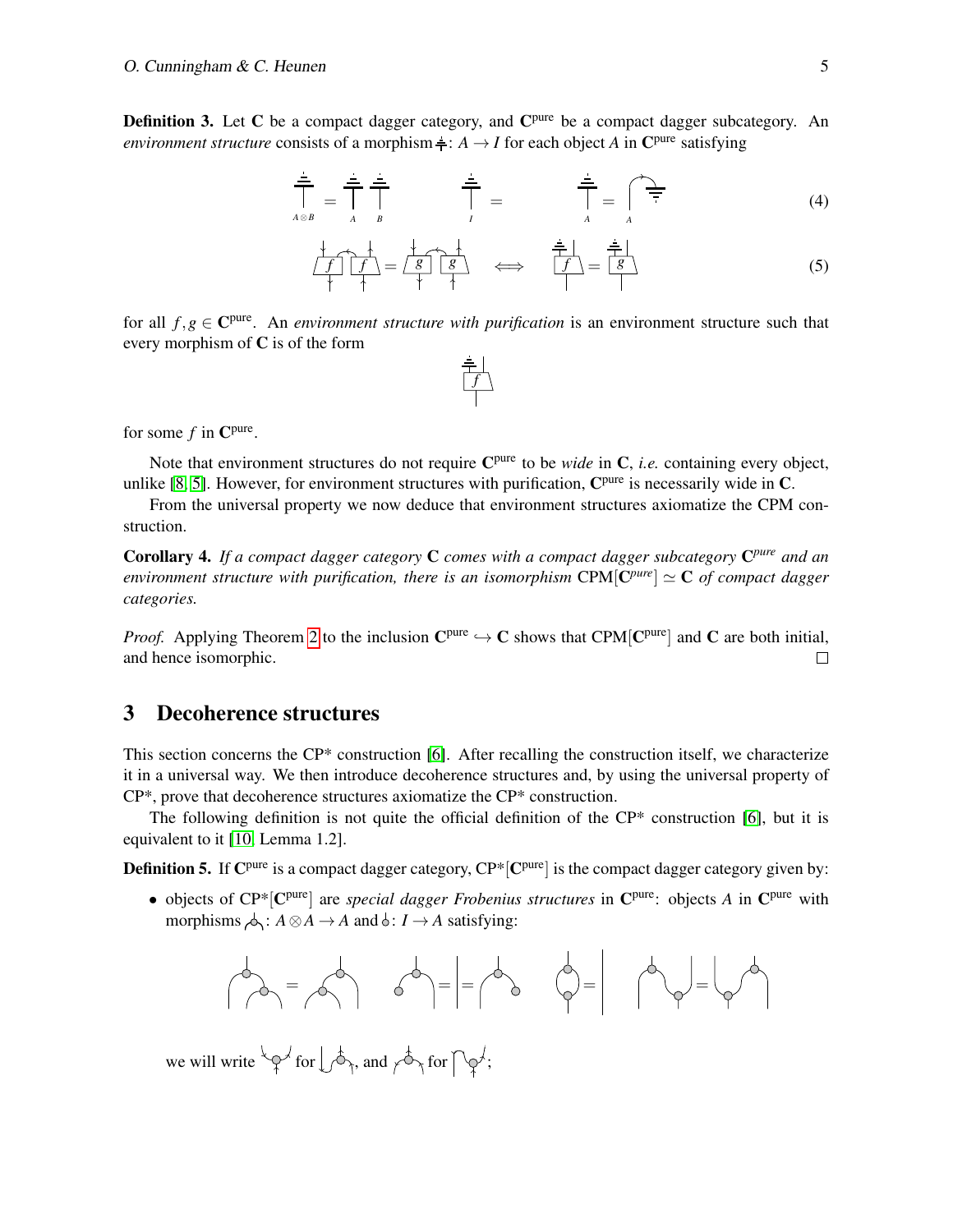• morphisms  $(A, \phi, \phi) \rightarrow (B, \phi, \phi)$  of CP<sup>\*</sup>[C<sup>pure</sup>] are morphisms in C<sup>pure</sup> of the form



for some object *X* and morphism  $f : A \to X \otimes B$  in C<sup>pure</sup>;

- identity morphisms and composition in  $\mathbb{CP}^*[C^{pure}]$  are as in  $C^{pure}$ ;
- the tensor unit *I* in  $\text{CP*}[\text{C}^{\text{pure}}]$  is the trivial Frobenius structure: tensor unit *I* in  $\text{C}^{\text{pure}}$ , equipped with its coherence isomorphisms  $\phi_1: I \otimes I \to I$  and  $\phi = id_I: I \to I$ ;
- the tensor product of objects  $(A, \nightharpoonup, \nightharpoonup)$  and  $(B, \nightharpoonup, \nightharpoonup)$  is  $(A \otimes B, \nightharpoonup \nightharpoonup, \nightharpoonup)$ ;
- the tensor product of morphisms in  $\mathbb{CP}^*[{\bf C}^{\rm pure}]$  is inherited from  ${\bf C}^{\rm pure}$ ;
- the dagger in  $\mathbb{CP}^*[\mathbb{C}^{\text{pure}}]$  is inherited from  $\mathbb{C}^{\text{pure}}$ .

Recall that the *positive-dimensionality* condition [\[6\]](#page-9-2) requires precisely that for each object *A* in C pure there is a positive scalar *z* such that:

$$
A \begin{pmatrix} \boxed{2} & A \\ \boxed{2} & A \end{pmatrix} \quad = \quad A
$$

If  $\mathbb{C}^{\text{pure}}$  is positive-dimensional, there is a canonical monoidal dagger functor  $Q\colon \mathbb{C}^{\text{pure}} \to \mathbb{C}^{\text{p}*\}$   $[\mathbb{C}^{\text{pure}}]$ , defined by  $Q(A) = (A \otimes A^*, \Box \otimes \cdots \otimes \Box \otimes \Box)$  on objects and  $Q(f) = f_* \otimes f$  on morphisms [\[6\]](#page-9-2). In fact, Q factors through the functor  $P: \mathbb{C}^{\text{pure}} \to \text{CPM}[\mathbb{C}^{\text{pure}}]$ . We will suppress the coherence morphisms of Q.

We are now ready to prove our second main result, that characterizes CP\*<sup>[Cpure</sup>] (up to monoidal dagger isomorphism) by a universal property.

<span id="page-5-2"></span>Theorem 6. *For a positive-dimensional compact dagger category* C *pure, consider the following cate*gory. Objects  $(D, D, \doteqq, \Diamond)$  are categories **D** equipped with a monoidal dagger functor  $D: C^{pure} \to D$ , a  $m$ orphism $\frac{1}{\tau}: D(A) \to I$  for each object  $A$  of  $\mathbf{C}^{pure}$ , and an object  $F_\mathscr{A}$  and a morphism  $\frac{\lambda}{\tau}: D(A) \to F_\mathscr{A}$  in C for each special dagger Frobenius structure  $\mathscr{A} = (A, \&set, \circ)$  in C<sup>pure</sup>, satisfying [\(1\)](#page-2-1) and [\(2\)](#page-2-2) as well as:

$$
\sum_{G(A \otimes B)}^{F_{\mathscr{A}} \otimes \mathscr{B}} \qquad \qquad \sum_{D(A) D(B)}^{F_{\mathscr{A}} \otimes F_{\mathscr{B}}} \qquad \qquad \sum_{D(I)}^{F_{\mathscr{A}}} = \qquad \qquad (6)
$$

<span id="page-5-1"></span><span id="page-5-0"></span>
$$
\frac{1}{\frac{1}{\lambda}} = \frac{1}{\lambda} \begin{pmatrix} 1 & 1 \\ 1 & 1 \\ 1 & 1 \end{pmatrix} \tag{7}
$$

*Notice that for* [\(6\)](#page-5-0) *to hold we must have*  $F_{\mathscr{A} \otimes \mathscr{B}} = F_{\mathscr{A}} \otimes F_{\mathscr{B}}$  *and*  $F_{\mathscr{I}} = I$ *, and that* [\(7\)](#page-5-1) *abuses the notation to mean*  $D(\phi)$ . Morphisms  $(D,D,\neq,\stackrel{\perp}{\leftarrow}) \to (D',D',\ominus,\stackrel{\perp}{\leftarrow})$  are monoidal dagger functors  $F: D \to D'$ *such that*  $F \circ D = D'$ ,  $F(\frac{1}{T}) = \bigcap$  *and*  $F(\frac{1}{T}) = \frac{1}{T}$ . *Then:*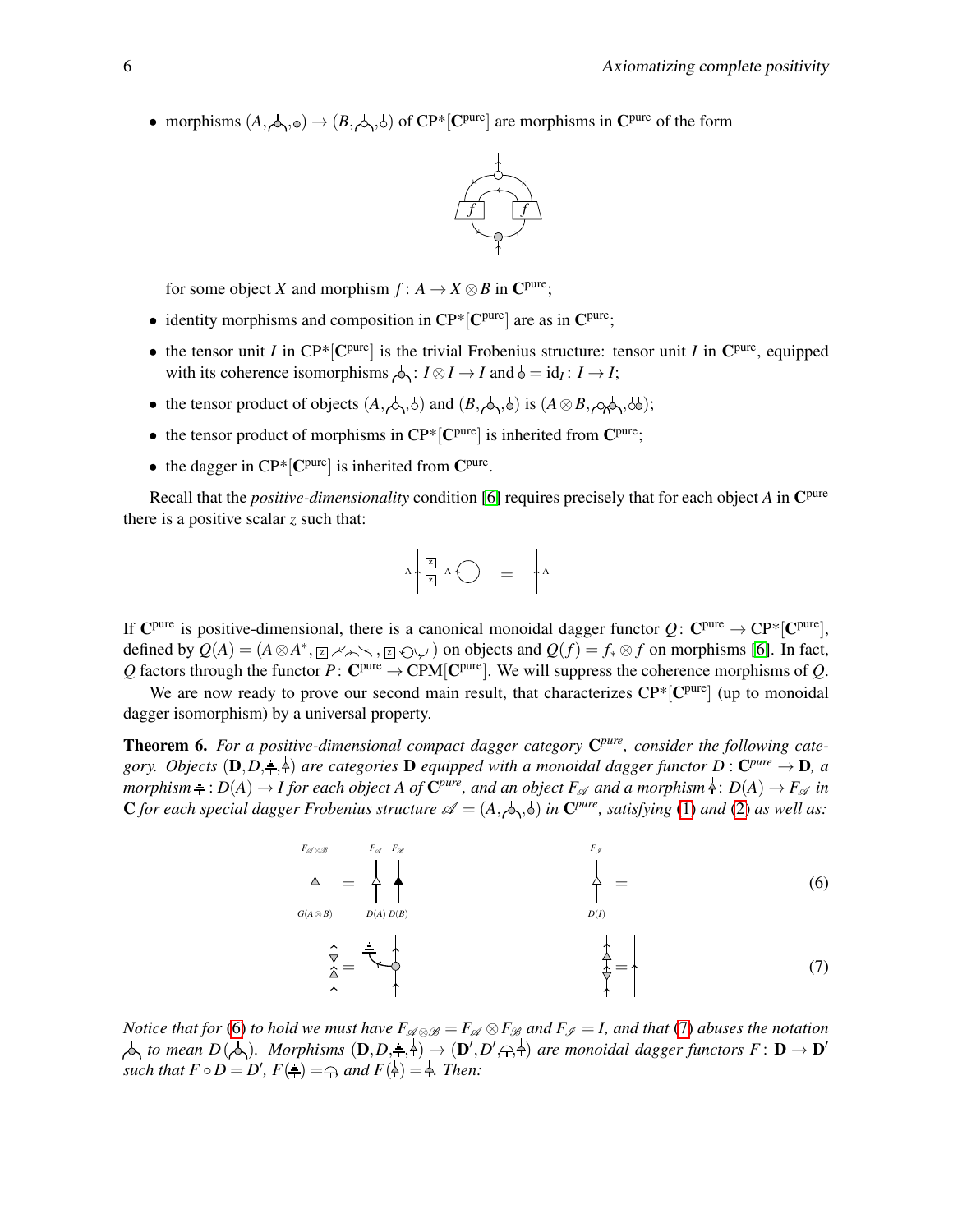•  $(D, D, \doteq, \doteq)$  *is initial in this category if and only if* 

<span id="page-6-0"></span>every morphism of **D** is of the form 
$$
\frac{\frac{1}{T} \stackrel{\perp}{\longrightarrow} }{\stackrel{\perp}{\longrightarrow}}
$$
 (8)

• *We may choose*  $\neq$  *and*  $\stackrel{\perp}{\circ}$  *so that*  $(CP^*[C^{pure}], Q, \stackrel{\perp}{\leftarrow}, \stackrel{\perp}{\circ})$  *is initial in this category.* 

Note [\(8\)](#page-6-0) implies that every object of **D** equals  $F_A$  for some special dagger Frobenius structure  $\mathscr A$  in C pure .

*Proof.* We must show that for any  $(D, D, \frac{1}{2}, \frac{1}{2})$  satisfying [\(1\)](#page-2-1), [\(2\)](#page-2-2), [\(6\)](#page-5-0), [\(7\)](#page-5-1) and [\(8\)](#page-6-0), and any  $(D', D', \frac{1}{2}, \frac{1}{2})$ satisfying [\(1\)](#page-2-1), [\(2\)](#page-2-2), [\(6\)](#page-5-0) and [\(7\)](#page-5-1), there is a unique monoidal dagger functor  $F : D \to D'$  such that  $F \circ D = D'$ ,  $D(\frac{2}{r}) = \bigcap$  and  $D(\frac{1}{r}) = \frac{1}{r}$ .

Every object of *D* is  $F_{\mathscr{A}}$  for some special dagger Frobenius structure  $\mathscr{A}$  in C<sup>pure</sup>. Since we need  $F \circ D = D'$  we must have *F* send  $F_{\mathscr{A}}$  to  $F'_{\mathscr{A}}$  $\mathcal{L}_{\mathscr{A}}'$ . On morphisms, *F* must send *D*(*f*) to *D'*(*f*),  $\neq$  to  $\ominus$ , and  $\stackrel{\perp}{\leftarrow}$  to  $\frac{1}{\Gamma}$ . Therefore we define

$$
F\left(\begin{array}{c}\frac{\frac{1}{T}}{\frac{1}{T}} & \frac{1}{T} \\ \frac{D(f)}{\frac{1}{T}} \end{array}\right) \qquad = \qquad \begin{array}{c}\n\frac{1}{T} & \frac{1}{T} \\ \frac{D'(f)}{\frac{1}{T}}. \end{array}
$$

By [\(8\)](#page-6-0), this completely fixes  $F$ , so it suffices to verify that  $F$  is indeed a well-defined monoidal dagger functor. To prove that *F* is well-defined note that



Similarly

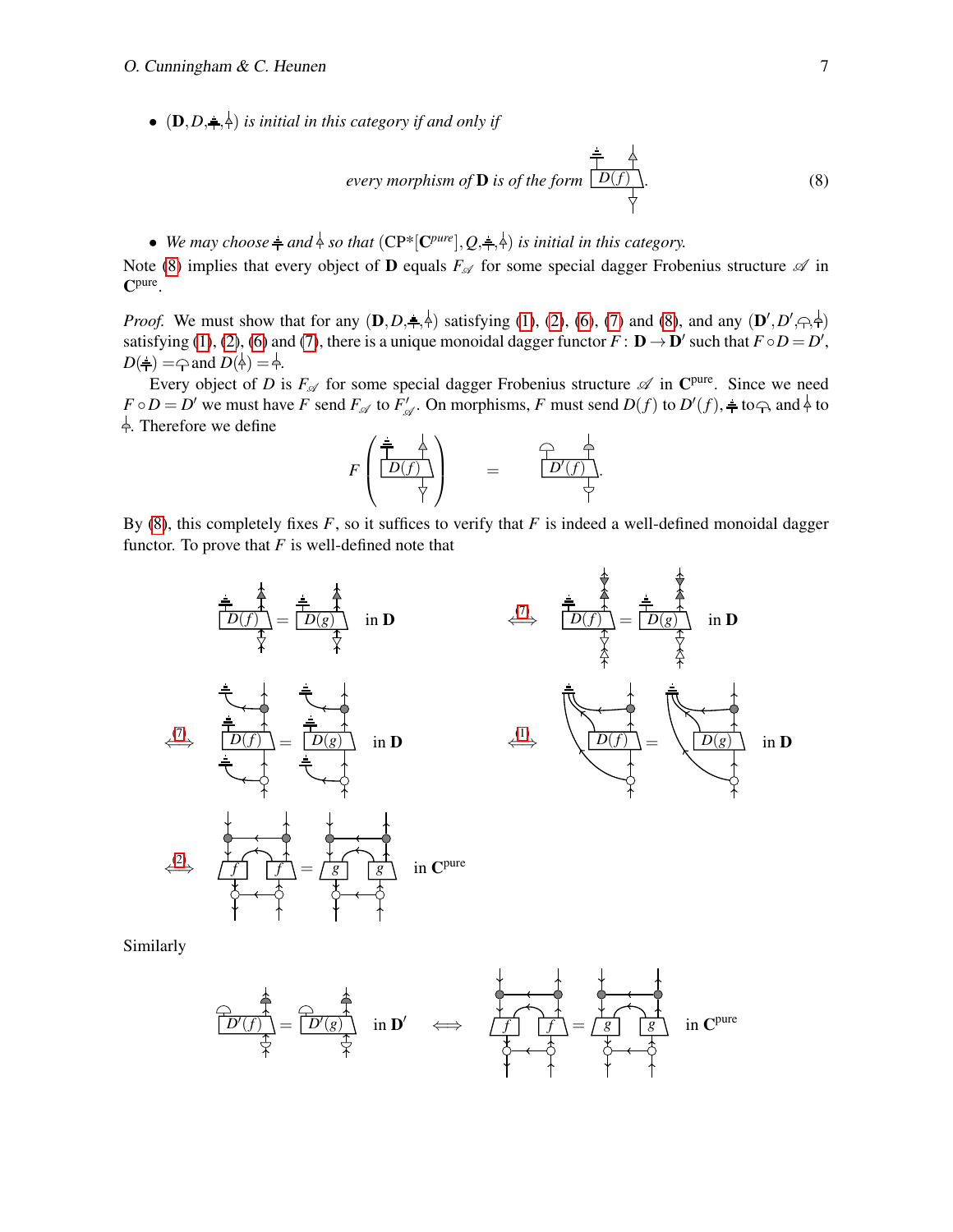and hence

$$
\frac{\frac{1}{\pi} \cdot \frac{1}{\pi}}{\frac{1}{\pi} \cdot \frac{1}{\pi}} = \frac{\frac{1}{\pi} \cdot \frac{1}{\pi}}{\frac{1}{\pi} \cdot \frac{1}{\pi}} \quad \text{in } \mathbf{D} \quad \iff \quad \frac{\frac{1}{\pi} \cdot \frac{1}{\pi}}{\frac{1}{\pi} \cdot \frac{1}{\pi}} = \frac{\frac{1}{\pi} \cdot \frac{1}{\pi}}{\frac{1}{\pi} \cdot \frac{1}{\pi}} \quad \text{in } \mathbf{D}'.
$$

Functoriality of *F* is established by showing that it preserves identities:

$$
F_{\text{ref}} = \begin{array}{c|c}\n\begin{array}{c}\n\frac{1}{\lambda} & \frac{1}{\lambda} \\
\hline\n\frac{1}{\lambda} & F \\
\hline\n\frac{1}{\lambda} & \frac{1}{\lambda} \\
\hline\n\frac{1}{\lambda} & \frac{1}{\lambda} \\
F_{\text{ref}} & \frac{1}{\lambda} \\
F_{\text{ref}} & \frac{1}{\lambda} \\
F_{\text{ref}} & \frac{1}{\lambda}\n\end{array}\n\end{array}
$$

and that it preserves composition:



The functor *F* is monoidal:



Finally, *F* preserves daggers:

*F* 0 0 *D*(*f*) = *D*(*f*) 7−→ *D* (*f*) = *D* (*f*)

This completes the first part of the proof. It remains to define  $\frac{1}{\tau}$  and  $\frac{1}{\tau}$  so that  $(CP^*[C^{pure}], Q, \frac{1}{\tau}, \frac{1}{\tau})$  satisfies [\(1\)](#page-2-1), [\(2\)](#page-2-2), [\(6\)](#page-5-0), [\(7\)](#page-5-1) and [\(8\)](#page-6-0). We again take  $\frac{1}{r}$ :  $A^* \otimes A \to I$  to be  $\curvearrowright$ . Note that this is indeed a morphism of  $CP*[C^{pure}]$  since it can be written in the required form:

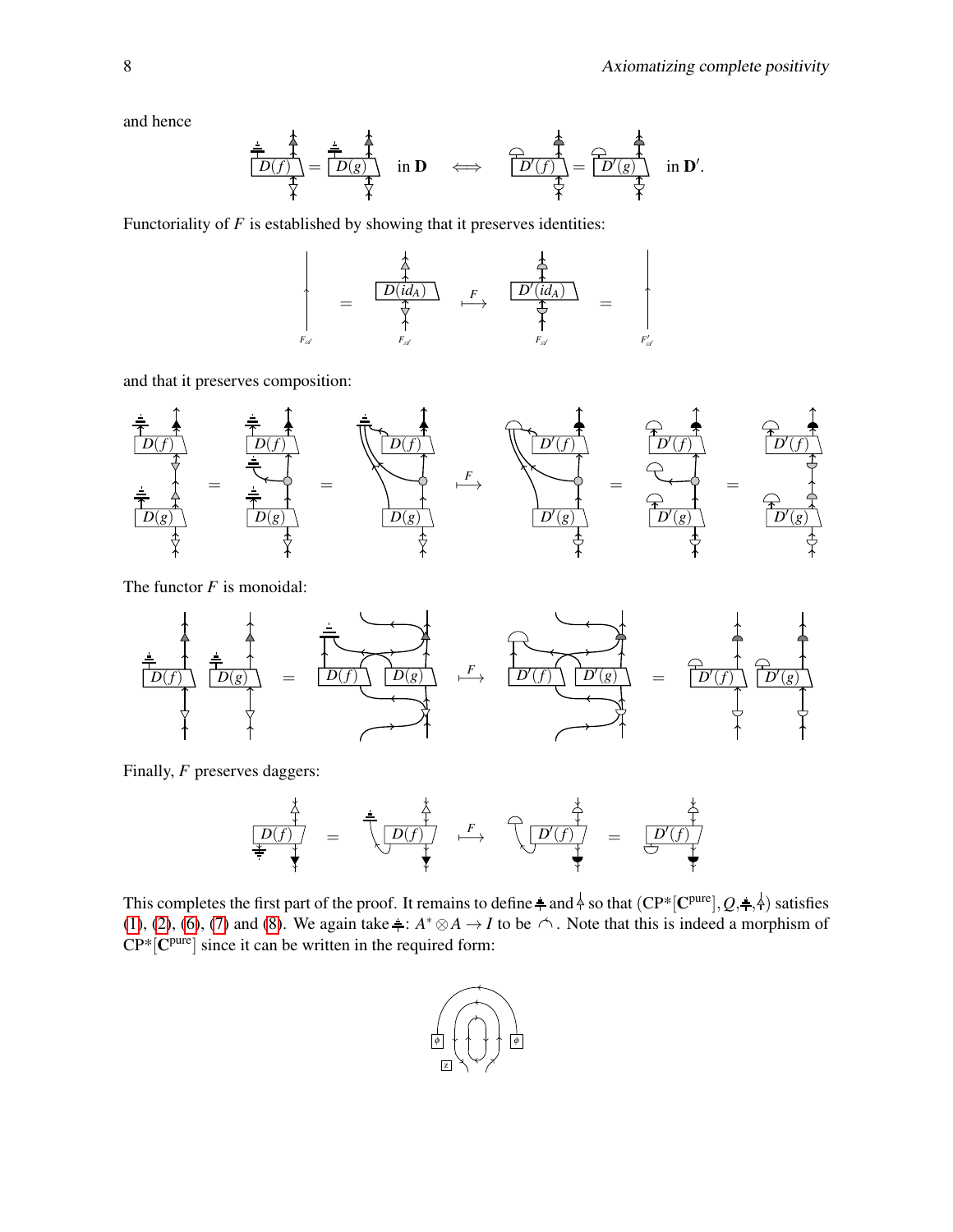where  $\phi$  has been chosen such that  $\phi^{\dagger} \circ \phi = z$ . Such a  $\phi$  exists because *z* is positive. Note that [\(1\)](#page-2-1) and [\(2\)](#page-2-2) are satisfied as before. Now take  $F_A = \mathcal{A}$  and let  $\frac{1}{2}$ :  $Q(A) \rightarrow \mathcal{A}$  be given by



(which is a morphism of  $\text{CP*}[\mathbf{C}^{\text{pure}}]$  for similar reasons as for  $\frac{1}{\tau}$ ). Then [\(6\)](#page-5-0) holds by definition of tensor product of Frobenius structures, and [\(7\)](#page-5-1) also holds by the spider theorem for special Frobenius structures [\[7,](#page-9-13) Lemma 3.1]:



Finally [\(8\)](#page-6-0) holds because it is precisely the requirement that every morphism is of the form

and is hence vacuously satisfied.

Definition 7. Let C be a compact dagger category, and C<sup>pure</sup> a compact dagger subcategory. A *decoherence structure* is an environment structure together with an object  $F_{\mathscr{A}}$  and a morphism  $\frac{1}{2}$ :  $A \rightarrow F_{\mathscr{A}}$  in C for each special dagger Frobenius structure  $\mathscr{A} = (A, \phi, \phi)$  in C<sup>pure</sup>, satisfying:

*F*<sup>A</sup> <sup>⊗</sup><sup>B</sup> *A*⊗*B* =  $F_{\mathscr{A}}$ *A B*  $F_{\mathscr{B}}$ *F*I *I*  $=$  (9)  $\frac{1}{2}$  =  $\frac{1}{2}$  (10)

A *decoherence structure with purification* is a decoherence structure such that every morphism of C is of the form

*f*

for some  $f$  in  $\mathbb{C}^{\text{pure}}$ .

Note that [\(9\)](#page-8-0) entails  $F_{\mathscr{A} \otimes \mathscr{B}} = F_{\mathscr{A}} \otimes F_{\mathscr{B}}$  and  $F_{\mathscr{I}} = I$ . Note also that in a decoherence structure with purification, each object of C must be of the form  $F_{\mathscr{A}}$  for a special dagger Frobenius structure  $\mathscr{A}$  in C pure .

From the universal property we now deduce that decoherence structures axiomatize the CP\* construction.



<span id="page-8-0"></span> $\Box$